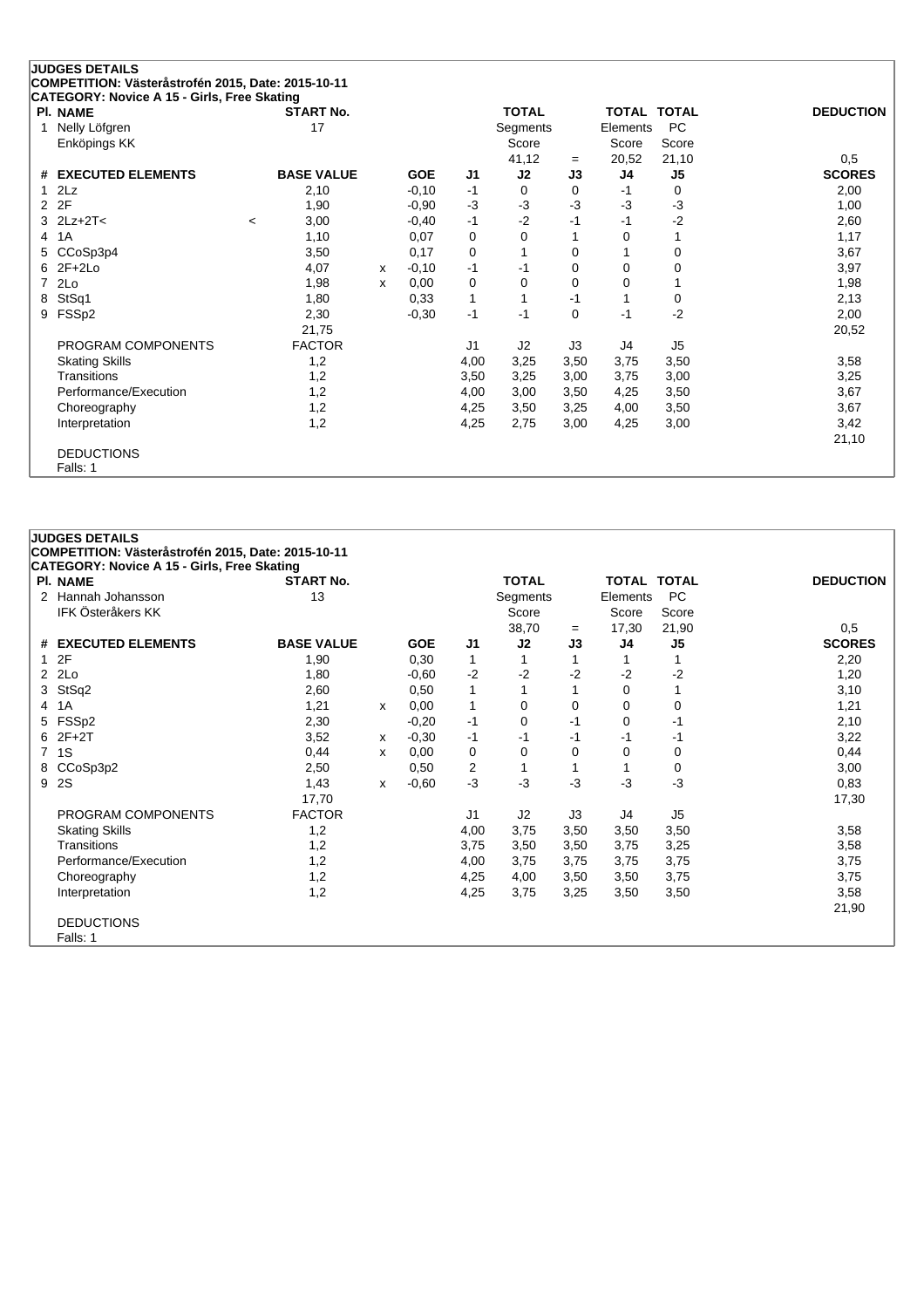| <b>PI. NAME</b>               | <b>START No.</b>  |   |            |              | <b>TOTAL</b> |          | <b>TOTAL TOTAL</b> |                | <b>DEDUCTION</b> |
|-------------------------------|-------------------|---|------------|--------------|--------------|----------|--------------------|----------------|------------------|
| Marie-Elena Nävholm<br>3      | 10                |   |            |              | Segments     |          | Elements           | <b>PC</b>      |                  |
| Örebro KK                     |                   |   |            |              | Score        |          | Score              | Score          |                  |
|                               |                   |   |            |              | 38,58        | $=$      | 19,78              | 18,80          | 0                |
| <b>EXECUTED ELEMENTS</b><br># | <b>BASE VALUE</b> |   | <b>GOE</b> | J1           | J2           | J3       | J <sub>4</sub>     | J <sub>5</sub> | <b>SCORES</b>    |
| $2Lo+2Lo$                     | 3,60              |   | 0,00       | 0            | $\Omega$     | 0        | 0                  | 1              | 3,60             |
| 2Lz<br>2                      | 2,10              |   | 0.00       | $\mathbf 1$  | -1           | -1       |                    | 0              | 2,10             |
| 2S<br>3                       | 1,30              |   | 0,00       | 0            | 0            | $\Omega$ | $\Omega$           | 0              | 1,30             |
| FCSp2<br>4                    | 2,30              |   | 0,00       | $\mathbf 0$  | $\Omega$     | 0        | $\Omega$           | -1             | 2,30             |
| StSq1<br>5                    | 1,80              |   | 0,00       | 0            | $\Omega$     | $-1$     |                    | 0              | 1,80             |
| $1F+1A+SEQ$<br>6              | 1,41              | X | $-0,20$    | $-1$         | $-1$         | $-1$     | $-1$               | 0              | 1,21             |
| 2Lz<br>7                      | 2,31              | x | $-0,10$    | 0            | $-1$         | -1       | $\Omega$           | 0              | 2,21             |
| 2F<br>8                       | 2,09              | x | 0,00       | 1            | $\Omega$     | $\Omega$ | 0                  | $\mathbf 0$    | 2,09             |
| CCoSp3p3<br>9                 | 3,00              |   | 0,17       | $\mathbf{1}$ | $\Omega$     | 0        | 1                  | $\mathbf 0$    | 3,17             |
|                               | 19,91             |   |            |              |              |          |                    |                | 19,78            |
| PROGRAM COMPONENTS            | <b>FACTOR</b>     |   |            | J1           | J2           | J3       | J4                 | J <sub>5</sub> |                  |
| <b>Skating Skills</b>         | 1,2               |   |            | 3,50         | 3,25         | 2,75     | 3,50               | 3,25           | 3,33             |
| Transitions                   | 1,2               |   |            | 3,25         | 3,00         | 2,50     | 3,50               | 2,25           | 2,92             |
| Performance/Execution         | 1,2               |   |            | 3,50         | 3,50         | 2,75     | 3,75               | 2,50           | 3,25             |
| Choreography                  | 1,2               |   |            | 3,75         | 3,25         | 2,50     | 3,75               | 2,75           | 3,25             |
| Interpretation                | 1,2               |   |            | 3,50         | 2,75         | 2,25     | 3,50               | 2,50           | 2,92             |
|                               |                   |   |            |              |              |          |                    |                | 18,80            |

## **JUDGES DETAILS**

**COMPETITION: Västeråstrofén 2015, Date: 2015-10-11**

| <b>CATEGORY: Novice A 15 - Girls, Free Skating</b> |     |                   |   |            |      |              |      |             |                |                  |
|----------------------------------------------------|-----|-------------------|---|------------|------|--------------|------|-------------|----------------|------------------|
| <b>PI. NAME</b>                                    |     | <b>START No.</b>  |   |            |      | <b>TOTAL</b> |      | TOTAL TOTAL |                | <b>DEDUCTION</b> |
| 4 Ebba Fredriksson                                 |     | 18                |   |            |      | Segments     |      | Elements    | <b>PC</b>      |                  |
| Örebro KK                                          |     |                   |   |            |      | Score        |      | Score       | Score          |                  |
|                                                    |     |                   |   |            |      | 38,46        | $=$  | 17,86       | 21,10          | 0,5              |
| # EXECUTED ELEMENTS                                |     | <b>BASE VALUE</b> |   | <b>GOE</b> | J1   | J2           | J3   | J4          | J <sub>5</sub> | <b>SCORES</b>    |
| 1 $2Lz < e$                                        | < e | 1,40              |   | $-0.90$    | -3   | $-3$         | $-3$ | $-3$        | $-3$           | 0,50             |
| $2Z + 2T$                                          |     | 3,20              |   | $-0,60$    | $-2$ | $-2$         | -1   | $-2$        | $-2$           | 2,60             |
| 3 2S                                               |     | 1,30              |   | 0,00       | 0    | 0            | 0    |             | 0              | 1,30             |
| 4 FCSp2                                            |     | 2,30              |   | $-0,10$    | $-1$ | 0            | 0    |             | -1             | 2,20             |
| 5 StSq1                                            |     | 1,80              |   | 0,00       | 0    | 0            | 0    |             | 0              | 1,80             |
| 6 1A                                               |     | 1,21              | x | 0,00       | 0    | 0            | 0    | 0           | 0              | 1,21             |
| 7 2Lo+2Lo                                          |     | 3,96              | x | 0,00       | 0    | 0            | 0    | 0           | 0              | 3,96             |
| 8 2F                                               |     | 2,09              | x | $-0,30$    | -1   | $-1$         | -2   | -1          | -1             | 1,79             |
| 9 CCoSp3p2                                         |     | 2,50              |   | 0,00       | 0    | $-1$         | 0    | $\mathbf 0$ | 0              | 2,50             |
|                                                    |     | 19,76             |   |            |      |              |      |             |                | 17,86            |
| PROGRAM COMPONENTS                                 |     | <b>FACTOR</b>     |   |            | J1   | J2           | J3   | J4          | J <sub>5</sub> |                  |
| <b>Skating Skills</b>                              |     | 1,2               |   |            | 4,00 | 3,50         | 3,50 | 3,50        | 3,00           | 3,50             |
| Transitions                                        |     | 1,2               |   |            | 3,50 | 3,25         | 3,25 | 3,75        | 2,50           | 3,33             |
| Performance/Execution                              |     | 1,2               |   |            | 3,75 | 3,50         | 3,50 | 4,25        | 3,00           | 3,58             |
| Choreography                                       |     | 1,2               |   |            | 4,00 | 3,75         | 3,50 | 4,00        | 3,00           | 3,75             |
| Interpretation                                     |     | 1,2               |   |            | 3,75 | 3,25         | 3,25 | 4,00        | 2,75           | 3,42             |
|                                                    |     |                   |   |            |      |              |      |             |                | 21,10            |
| <b>DEDUCTIONS</b>                                  |     |                   |   |            |      |              |      |             |                |                  |
| Falls: 1                                           |     |                   |   |            |      |              |      |             |                |                  |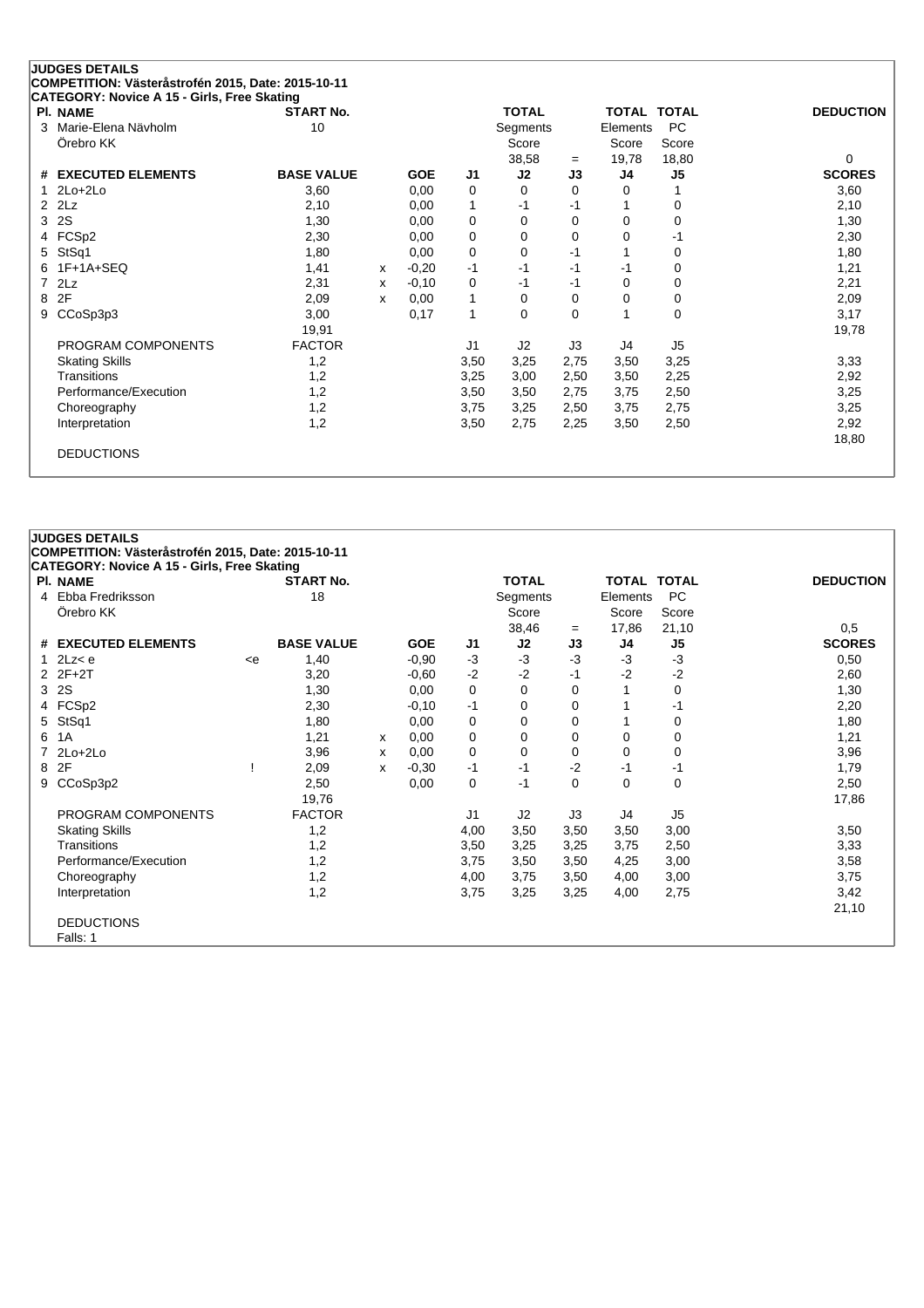|   | <b>JUDGES DETAILS</b>                                                                             |   |                   |   |            |                |                |          |             |                |                  |
|---|---------------------------------------------------------------------------------------------------|---|-------------------|---|------------|----------------|----------------|----------|-------------|----------------|------------------|
|   | COMPETITION: Västeråstrofén 2015, Date: 2015-10-11<br>CATEGORY: Novice A 15 - Girls, Free Skating |   |                   |   |            |                |                |          |             |                |                  |
|   | PI. NAME                                                                                          |   | <b>START No.</b>  |   |            |                | <b>TOTAL</b>   |          | TOTAL TOTAL |                | <b>DEDUCTION</b> |
| 5 | Adelina Sandkvist                                                                                 |   | 15                |   |            |                | Segments       |          | Elements    | <b>PC</b>      |                  |
|   | Enköpings KK                                                                                      |   |                   |   |            |                | Score          |          | Score       | Score          |                  |
|   |                                                                                                   |   |                   |   |            |                | 38,36          | $=$      | 19,56       | 19,30          | 0,5              |
| # | <b>EXECUTED ELEMENTS</b>                                                                          |   | <b>BASE VALUE</b> |   | <b>GOE</b> | J <sub>1</sub> | J2             | J3       | J4          | J <sub>5</sub> | <b>SCORES</b>    |
|   | $2Lo+2T$                                                                                          |   | 3,10              |   | 0,00       | 0              | 0              | $\Omega$ | 0           | 0              | 3,10             |
| 2 | $2F+2T$                                                                                           |   | 3,20              |   | 0,00       | 0              | 0              | 0        | $\Omega$    | 0              | 3,20             |
| 3 | 2Lo                                                                                               |   | 1,80              |   | 0,00       | 0              | 0              | 0        | $\Omega$    | 0              | 1,80             |
| 4 | FSSp2                                                                                             |   | 2,30              |   | 0,17       | 0              |                |          | 0           | $-2$           | 2,47             |
| 5 | 2F                                                                                                |   | 2,09              | x | 0,00       | 0              | $-2$           | 0        | 1           | 0              | 2,09             |
| 6 | 1A                                                                                                |   | 1,21              | x | 0,07       | 1              |                | $\Omega$ | 0           | 0              | 1,28             |
|   | 2Lz e                                                                                             | e | 1,65              | x | $-0.90$    | $-3$           | -3             | $-3$     | $-3$        | $-3$           | 0,75             |
| 8 | StSq1                                                                                             |   | 1,80              |   | $-0,10$    | 0              | $\Omega$       | $-1$     | 0           | -1             | 1,70             |
| 9 | CCoSp3p3                                                                                          |   | 3,00              |   | 0,17       | 0              |                |          | $\Omega$    | 0              | 3,17             |
|   |                                                                                                   |   | 20,15             |   |            |                |                |          |             |                | 19,56            |
|   | PROGRAM COMPONENTS                                                                                |   | <b>FACTOR</b>     |   |            | J <sub>1</sub> | J <sub>2</sub> | J3       | J4          | J <sub>5</sub> |                  |
|   | <b>Skating Skills</b>                                                                             |   | 1,2               |   |            | 3,50           | 3,25           | 3,00     | 3,50        | 3,00           | 3,25             |
|   | Transitions                                                                                       |   | 1,2               |   |            | 3,25           | 3,00           | 2,75     | 3,50        | 3,25           | 3,17             |
|   | Performance/Execution                                                                             |   | 1,2               |   |            | 3,25           | 3,25           | 3,25     | 3,25        | 3,00           | 3,25             |
|   | Choreography                                                                                      |   | 1,2               |   |            | 3,50           | 3,25           | 3,25     | 3,25        | 3,50           | 3,33             |
|   | Interpretation                                                                                    |   | 1,2               |   |            | 3,50           | 3,00           | 3,00     | 3,25        | 3,00           | 3,08             |
|   |                                                                                                   |   |                   |   |            |                |                |          |             |                | 19,30            |
|   | <b>DEDUCTIONS</b>                                                                                 |   |                   |   |            |                |                |          |             |                |                  |
|   | Falls: 1                                                                                          |   |                   |   |            |                |                |          |             |                |                  |

|   | <b>JUDGES DETAILS</b><br>COMPETITION: Västeråstrofén 2015, Date: 2015-10-11 |    |                   |   |            |                |              |          |                    |                |                  |
|---|-----------------------------------------------------------------------------|----|-------------------|---|------------|----------------|--------------|----------|--------------------|----------------|------------------|
|   | <b>CATEGORY: Novice A 15 - Girls, Free Skating</b>                          |    |                   |   |            |                |              |          |                    |                |                  |
|   | PI. NAME                                                                    |    | <b>START No.</b>  |   |            |                | <b>TOTAL</b> |          | <b>TOTAL TOTAL</b> |                | <b>DEDUCTION</b> |
| 6 | Alma Rosén                                                                  |    | 14                |   |            |                | Segments     |          | Elements           | <b>PC</b>      |                  |
|   | Linköpings KF                                                               |    |                   |   |            |                | Score        |          | Score              | Score          |                  |
|   |                                                                             |    |                   |   |            |                | 37,52        | $=$      | 17,52              | 20,00          | 0                |
|   | # EXECUTED ELEMENTS                                                         |    | <b>BASE VALUE</b> |   | <b>GOE</b> | J <sub>1</sub> | J2           | J3       | J4                 | J <sub>5</sub> | <b>SCORES</b>    |
|   | 12F                                                                         |    | 1,90              |   | 0,10       | 1              | 0            | 0        |                    | 0              | 2,00             |
|   | $2$ $2A <$                                                                  | << | 1,10              |   | $-0,60$    | $-3$           | $-3$         | $-3$     | $-2$               | $-3$           | 0,50             |
|   | $3$ 2Lz e+2Lo                                                               | e  | 3,30              |   | $-0.90$    | $-3$           | $-3$         | $-3$     | -3                 | $-2$           | 2,40             |
| 4 | StSq1                                                                       |    | 1,80              |   | 0,17       | 0              | 0            |          |                    | 0              | 1,97             |
|   | 5 FCSSp2                                                                    |    | 2,30              |   | $-0,20$    | $-2$           |              | 0        | -1                 | $-1$           | 2,10             |
|   | 6 2F+1Lo                                                                    |    | 2,64              | х | 0,00       | 0              | $\Omega$     | $\Omega$ | 0                  | 0              | 2,64             |
|   | 7 2S                                                                        |    | 1,43              | X | $-0.07$    | 0              | $-1$         | 0        | $-1$               | 0              | 1,36             |
|   | 8 CCoSp3p4                                                                  |    | 3,50              |   | 0,00       | 0              | 0            | 0        | 0                  | 0              | 3,50             |
|   | $9$ 2Lz e                                                                   | e  | 1,65              | X | $-0,60$    | $-2$           | $-2$         | $-2$     | $-2$               | $-2$           | 1,05             |
|   |                                                                             |    | 19,62             |   |            |                |              |          |                    |                | 17,52            |
|   | PROGRAM COMPONENTS                                                          |    | <b>FACTOR</b>     |   |            | J1             | J2           | J3       | J4                 | J5             |                  |
|   | <b>Skating Skills</b>                                                       |    | 1,2               |   |            | 3,50           | 3,50         | 3,50     | 3,50               | 3,50           | 3,50             |
|   | Transitions                                                                 |    | 1,2               |   |            | 3,00           | 3,25         | 3,00     | 3,50               | 2,75           | 3,08             |
|   | Performance/Execution                                                       |    | 1,2               |   |            | 3,25           | 3,25         | 3,50     | 4,00               | 3,00           | 3,33             |
|   | Choreography                                                                |    | 1,2               |   |            | 3,50           | 3,50         | 3,50     | 4,00               | 3,25           | 3,50             |
|   | Interpretation                                                              |    | 1,2               |   |            | 3,25           | 3,25         | 3,25     | 3,75               | 3,00           | 3,25             |
|   |                                                                             |    |                   |   |            |                |              |          |                    |                | 20,00            |
|   | <b>DEDUCTIONS</b>                                                           |    |                   |   |            |                |              |          |                    |                |                  |
|   |                                                                             |    |                   |   |            |                |              |          |                    |                |                  |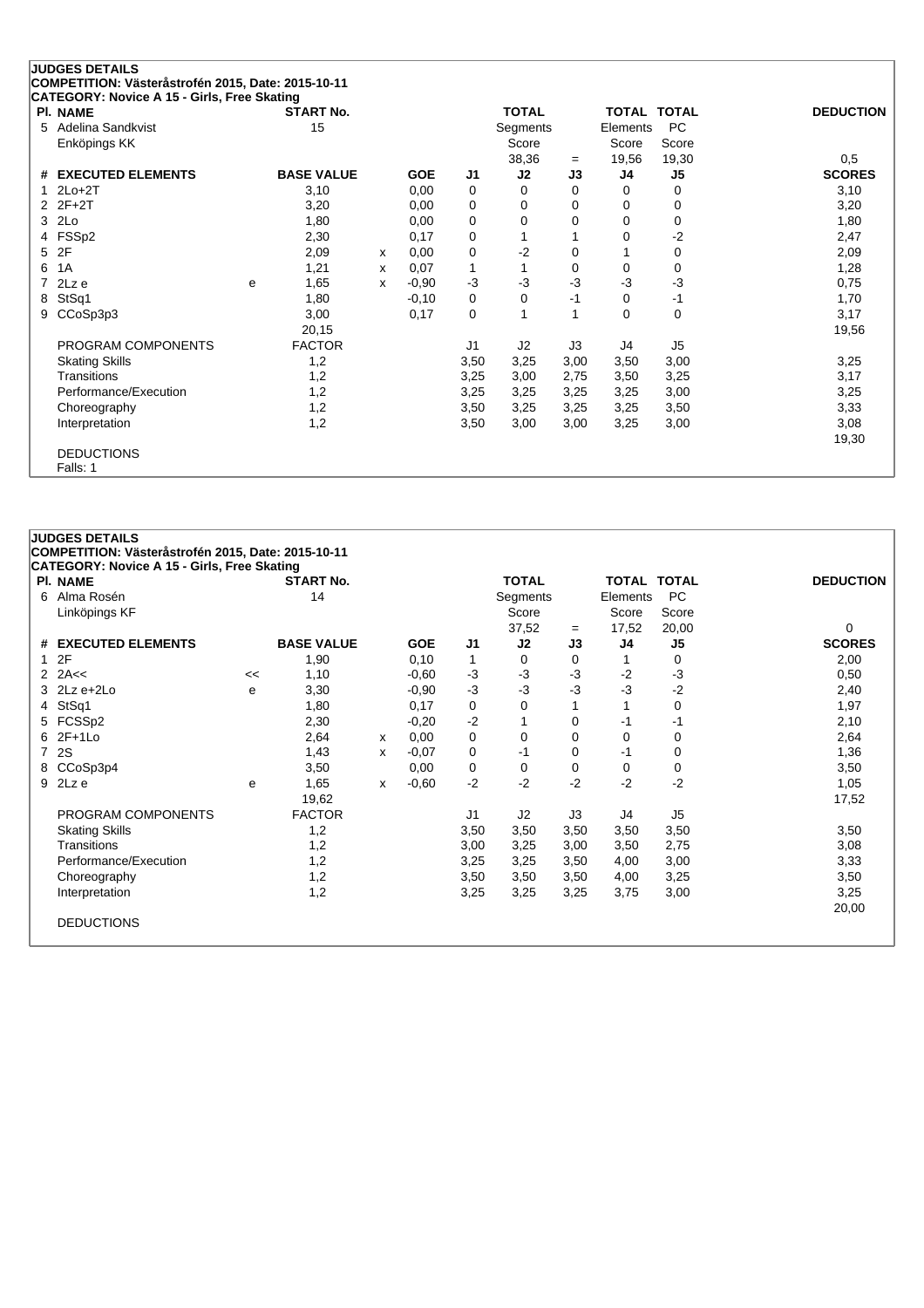|   | <b>JUDGES DETAILS</b>                                   |   |                   |   |            |                |              |          |                    |                |                  |
|---|---------------------------------------------------------|---|-------------------|---|------------|----------------|--------------|----------|--------------------|----------------|------------------|
|   | COMPETITION: Västeråstrofén 2015, Date: 2015-10-11      |   |                   |   |            |                |              |          |                    |                |                  |
|   | CATEGORY: Novice A 15 - Girls, Free Skating<br>PI. NAME |   | <b>START No.</b>  |   |            |                | <b>TOTAL</b> |          | <b>TOTAL TOTAL</b> |                | <b>DEDUCTION</b> |
| 7 | Julia Ingerslev                                         |   | 19                |   |            |                | Segments     |          | Elements           | <b>PC</b>      |                  |
|   | Föreningen Solna Konståkning                            |   |                   |   |            |                | Score        |          | Score              | Score          |                  |
|   |                                                         |   |                   |   |            |                | 37,07        | $=$      | 17,07              | 21,00          |                  |
| # | <b>EXECUTED ELEMENTS</b>                                |   | <b>BASE VALUE</b> |   | <b>GOE</b> | J1             | J2           | J3       | J4                 | J5             | <b>SCORES</b>    |
|   | $2F+2T$                                                 |   | 3,20              |   | 0,00       | 0              |              | 0        | 0                  | 0              | 3,20             |
| 2 | 1Lo                                                     |   | 0,50              |   | 0,00       | 0              | 0            | -1       | 0                  | 0              | 0,50             |
| 3 | FSSp2                                                   |   | 2,30              |   | $-0,20$    | $-1$           | 0            |          | $-2$               | $-1$           | 2,10             |
| 4 | 2Lz e                                                   | e | 1,50              |   | $-0.60$    | $-2$           | $-2$         | $-2$     | $-2$               | $-2$           | 0,90             |
| 5 | 2F                                                      |   | 2,09              | x | $-0.90$    | $-3$           | $-3$         | 0        | $-3$               | $-3$           | 1,19             |
| 6 | 1A                                                      |   | 1,21              | x | 0,00       | 0              | 0            | $\Omega$ | 0                  | 0              | 1,21             |
|   | StSq1                                                   |   | 1,80              |   | 0.33       | 1              | 0            | 0        |                    |                | 2,13             |
| 8 | $2Lo+2T$                                                |   | 3,41              | x | $-0.90$    | $-2$           | $-3$         | $-3$     | $-3$               | $-3$           | 2,51             |
| 9 | CCoSp3p3                                                |   | 3,00              |   | 0,33       | 1              | 0            | $-1$     | 1                  | 1              | 3,33             |
|   |                                                         |   | 19,01             |   |            |                |              |          |                    |                | 17,07            |
|   | PROGRAM COMPONENTS                                      |   | <b>FACTOR</b>     |   |            | J <sub>1</sub> | J2           | J3       | J4                 | J <sub>5</sub> |                  |
|   | <b>Skating Skills</b>                                   |   | 1,2               |   |            | 4,25           | 3,50         | 3,50     | 3,25               | 4,00           | 3,67             |
|   | Transitions                                             |   | 1,2               |   |            | 3,75           | 3,00         | 3,25     | 3,25               | 3,25           | 3,25             |
|   | Performance/Execution                                   |   | 1,2               |   |            | 4,00           | 3,25         | 3,50     | 3,50               | 3,75           | 3,58             |
|   | Choreography                                            |   | 1,2               |   |            | 4,25           | 3,50         | 3,50     | 3,25               | 3,75           | 3,58             |
|   | Interpretation                                          |   | 1,2               |   |            | 4,50           | 3,25         | 3,50     | 3,25               | 3,50           | 3,42             |
|   |                                                         |   |                   |   |            |                |              |          |                    |                | 21,00            |
|   | <b>DEDUCTIONS</b>                                       |   |                   |   |            |                |              |          |                    |                |                  |
|   | Falls: 2                                                |   |                   |   |            |                |              |          |                    |                |                  |

|                      | CATEGORY: Novice A 15 - Girls, Free Skating<br><b>PI. NAME</b> | <b>START No.</b>  |   |            |                | <b>TOTAL</b> |          | <b>TOTAL TOTAL</b> |                | <b>DEDUCTION</b> |
|----------------------|----------------------------------------------------------------|-------------------|---|------------|----------------|--------------|----------|--------------------|----------------|------------------|
| 8                    | Kajsa Molund                                                   | 16                |   |            |                | Segments     |          | Elements           | <b>PC</b>      |                  |
|                      | Föreningen Solna Konståkning                                   |                   |   |            |                | Score        |          | Score              | Score          |                  |
|                      |                                                                |                   |   |            |                | 37,06        | $=$      | 17,96              | 19,10          | 0                |
| #                    | <b>EXECUTED ELEMENTS</b>                                       | <b>BASE VALUE</b> |   | <b>GOE</b> | J1             | J2           | J3       | J4                 | J5             | <b>SCORES</b>    |
|                      | $2Lz+2T$                                                       | 3,40              |   | $-0,30$    | $-2$           | $-1$         | $-1$     | $-1$               | $-1$           | 3,10             |
| $\mathbf{2}^{\circ}$ | 1F                                                             | 0,50              |   | $-0.07$    | 0              | $-2$         | -1       | $-1$               | 0              | 0,43             |
| 3                    | StSq1                                                          | 1,80              |   | 0,00       | 0              | $\Omega$     | $\Omega$ |                    | 0              | 1,80             |
|                      | CCoSp3p3                                                       | 3,00              |   | 0,17       | 0              | 0            |          |                    | 0              | 3,17             |
| 5.                   | $2Lo+2T$                                                       | 3,41              | x | $-0.60$    | $-2$           | $-3$         | $-2$     | $-2$               | $-2$           | 2,81             |
| 6                    | 1Lz                                                            | 0,66              | x | $-0,20$    | $-1$           | $-3$         | $-3$     | $-1$               | $-2$           | 0,46             |
|                      | 2Lo                                                            | 1,98              | х | 0.00       | 0              | $\Omega$     | $\Omega$ | 0                  | 0              | 1,98             |
| 8                    | 1A                                                             | 1,21              | X | 0,00       | 0              | 0            | 0        | 0                  | 0              | 1,21             |
| 9                    | FSSp4                                                          | 3,00              |   | 0,00       | 0              | $-1$         | 0        | $\mathbf 0$        | 1              | 3,00             |
|                      |                                                                | 18,96             |   |            |                |              |          |                    |                | 17,96            |
|                      | PROGRAM COMPONENTS                                             | <b>FACTOR</b>     |   |            | J <sub>1</sub> | J2           | J3       | J4                 | J <sub>5</sub> |                  |
|                      | <b>Skating Skills</b>                                          | 1,2               |   |            | 3,50           | 3,25         | 3,50     | 3,50               | 3,25           | 3,42             |
|                      | Transitions                                                    | 1,2               |   |            | 3,25           | 3,00         | 3,00     | 3,50               | 2,50           | 3,08             |
|                      | Performance/Execution                                          | 1,2               |   |            | 3,25           | 3,25         | 3,25     | 3,75               | 3,25           | 3,25             |
|                      | Choreography                                                   | 1,2               |   |            | 3,50           | 3,00         | 3,00     | 3,50               | 2,50           | 3,17             |
|                      | Interpretation                                                 | 1,2               |   |            | 3,25           | 2,50         | 3,25     | 3,25               | 2,25           | 3,00             |
|                      |                                                                |                   |   |            |                |              |          |                    |                | 19,10            |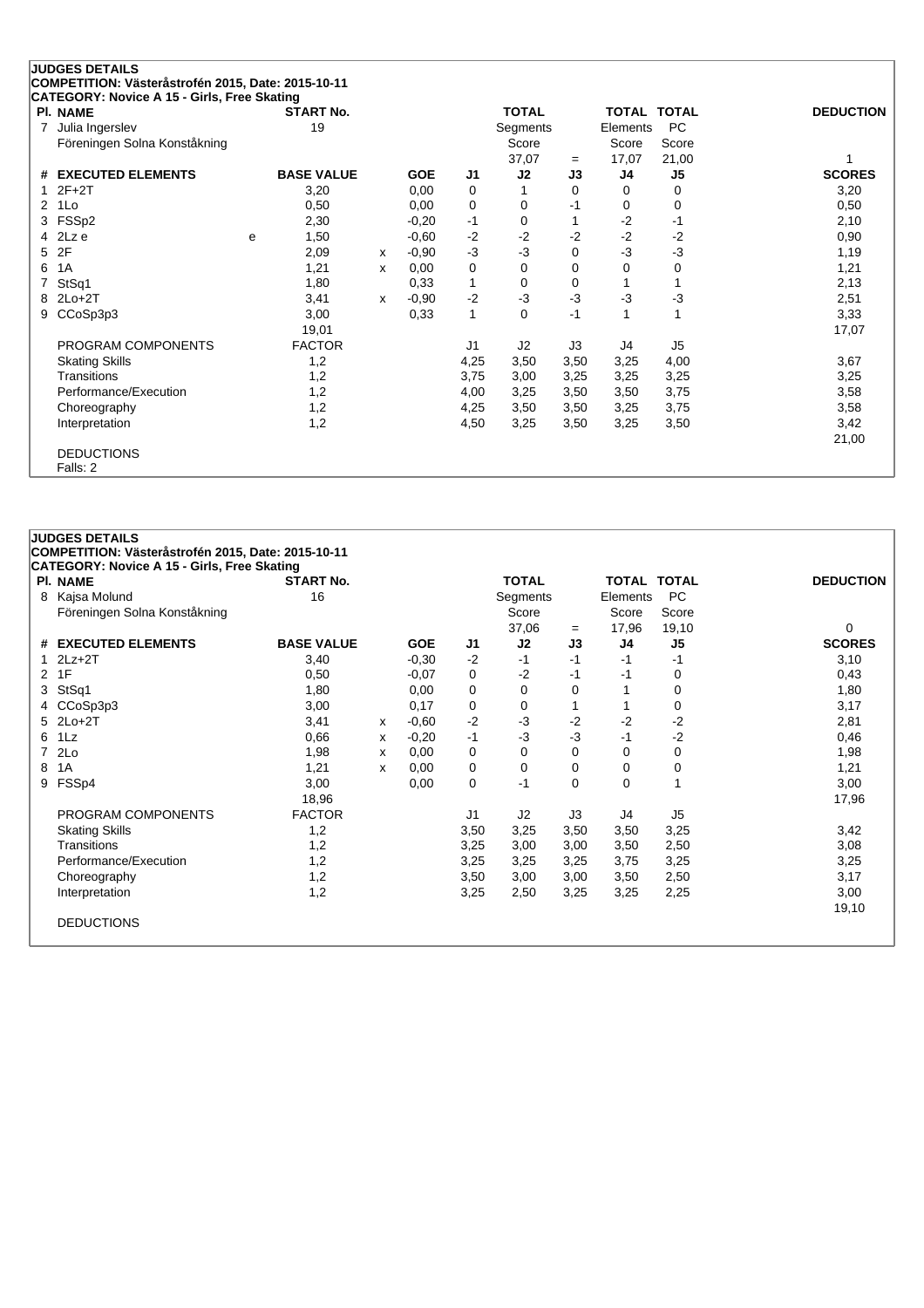| <b>PI. NAME</b>       | <b>START No.</b>  |   |            |                | <b>TOTAL</b> |          | TOTAL    | <b>TOTAL</b>   | <b>DEDUCTION</b> |
|-----------------------|-------------------|---|------------|----------------|--------------|----------|----------|----------------|------------------|
| Bella Engelson<br>9   | 11                |   |            |                | Segments     |          | Elements | <b>PC</b>      |                  |
| Linköpings KF         |                   |   |            |                | Score        |          | Score    | Score          |                  |
|                       |                   |   |            |                | 36,72        | $=$      | 17,32    | 19,40          | $\Omega$         |
| # EXECUTED ELEMENTS   | <b>BASE VALUE</b> |   | <b>GOE</b> | J <sub>1</sub> | J2           | J3       | J4       | J <sub>5</sub> | <b>SCORES</b>    |
| $1Lz+1T$              | 1,00              |   | $-0,20$    | 0              | $-2$         | $-3$     | $-3$     | -1             | 0,80             |
| 2F<br>$\overline{2}$  | 1,90              |   | $-0,30$    | $-1$           | $-1$         | $-1$     | 0        | $-1$           | 1,60             |
| $2F+1T$<br>3          | 2,30              |   | $-0,10$    | 0              | -1           | 0        | 0        | -1             | 2,20             |
| CCoSp3p4<br>4         | 3,50              |   | 0,17       | 1              | 0            | 0        |          | 0              | 3,67             |
| 2S<br>5.              | 1,43              | x | 0,00       | 0              | -1           | 0        | 0        | 0              | 1,43             |
| StSq1<br>6            | 1,80              |   | 0,00       | 0              | 0            | 0        | 0        |                | 1,80             |
| 7<br>1A               | 1,21              | x | 0,00       | 0              | 0            | 0        | 0        | 1              | 1,21             |
| 2Lz<br>8              | 2,31              | X | 0,00       | $-1$           | 0            | 0        | 0        | 0              | 2,31             |
| FCSp2<br>9            | 2,30              |   | 0,00       | $-1$           | 0            | $\Omega$ | 0        | $\mathbf 0$    | 2,30             |
|                       | 17,75             |   |            |                |              |          |          |                | 17,32            |
| PROGRAM COMPONENTS    | <b>FACTOR</b>     |   |            | J <sub>1</sub> | J2           | J3       | J4       | J <sub>5</sub> |                  |
| <b>Skating Skills</b> | 1,2               |   |            | 3,50           | 3,00         | 3,25     | 3,25     | 3,50           | 3,33             |
| Transitions           | 1,2               |   |            | 3,25           | 2,75         | 3,00     | 3,25     | 2,75           | 3,00             |
| Performance/Execution | 1,2               |   |            | 3,25           | 3,25         | 3,50     | 3,50     | 3,50           | 3,42             |
| Choreography          | 1,2               |   |            | 3,25           | 3,25         | 3,25     | 3,50     | 3,25           | 3,25             |
| Interpretation        | 1,2               |   |            | 3,50           | 2,75         | 3,00     | 3,25     | 3,25           | 3,17             |
|                       |                   |   |            |                |              |          |          |                | 19,40            |

|                | <b>JUDGES DETAILS</b>                              |                   |   |            |                |              |          |                    |                |                  |
|----------------|----------------------------------------------------|-------------------|---|------------|----------------|--------------|----------|--------------------|----------------|------------------|
|                | COMPETITION: Västeråstrofén 2015, Date: 2015-10-11 |                   |   |            |                |              |          |                    |                |                  |
|                | <b>CATEGORY: Novice A 15 - Girls, Free Skating</b> |                   |   |            |                |              |          |                    |                |                  |
|                | <b>PI. NAME</b>                                    | <b>START No.</b>  |   |            |                | <b>TOTAL</b> |          | <b>TOTAL TOTAL</b> |                | <b>DEDUCTION</b> |
|                | 10 Alva Blomdahl                                   | 5                 |   |            |                | Segments     |          | Elements           | <b>PC</b>      |                  |
|                | Föreningen Solna Konståkning                       |                   |   |            |                | Score        |          | Score              | Score          |                  |
|                |                                                    |                   |   |            |                | 36,15        | $=$      | 18,85              | 17,30          | 0                |
|                | # EXECUTED ELEMENTS                                | <b>BASE VALUE</b> |   | <b>GOE</b> | J1             | J2           | J3       | J4                 | J <sub>5</sub> | <b>SCORES</b>    |
| $\mathbf{1}$   | 2F                                                 | 1,90              |   | 0,30       | 1              | 0            | 1        |                    |                | 2,20             |
| $\overline{2}$ | 1A                                                 | 1,10              |   | 0,00       | 0              | 0            | $\Omega$ | 0                  | 0              | 1,10             |
| 3              | $2Lz+2T$                                           | 3,40              |   | $-0.60$    | $-2$           | $-2$         | $-2$     | 0                  | $-2$           | 2,80             |
|                | 4 FCSSp2                                           | 2,30              |   | $-0,40$    | $-2$           | $-2$         | $-1$     | $-1$               | 0              | 1,90             |
| 5.             | StSq1                                              | 1,80              |   | $-0,10$    | 0              | -1           | -1       | $\Omega$           | 0              | 1,70             |
| 6.             | 2Lo                                                | 1,98              | x | 0,00       | 0              | 0            | 0        | 0                  | 0              | 1,98             |
|                | 7 1Lo+2T                                           | 1,98              | X | $-0.07$    | 0              | -1           | 0        | -1                 | 0              | 1,91             |
| 8              | 2F                                                 | 2,09              | x | 0,00       | 0              | 0            | 0        | $\Omega$           | 0              | 2,09             |
| 9              | CCoSp3p3                                           | 3,00              |   | 0,17       | -1             | 0            |          |                    | 0              | 3,17             |
|                |                                                    | 19,55             |   |            |                |              |          |                    |                | 18,85            |
|                | PROGRAM COMPONENTS                                 | <b>FACTOR</b>     |   |            | J <sub>1</sub> | J2           | J3       | J4                 | J <sub>5</sub> |                  |
|                | <b>Skating Skills</b>                              | 1,2               |   |            | 3,25           | 2,75         | 3,00     | 2,75               | 3,50           | 3,00             |
|                | Transitions                                        | 1,2               |   |            | 2,75           | 2,50         | 2,75     | 2,50               | 3,00           | 2,67             |
|                | Performance/Execution                              | 1,2               |   |            | 3,00           | 3,00         | 2,75     | 2,50               | 3,50           | 2,92             |
|                | Choreography                                       | 1,2               |   |            | 3,25           | 3,00         | 2,75     | 2,50               | 3,50           | 3,00             |
|                | Interpretation                                     | 1,2               |   |            | 3,25           | 2,75         | 2,50     | 2,25               | 3,25           | 2,83             |
|                |                                                    |                   |   |            |                |              |          |                    |                | 17,30            |
|                | <b>DEDUCTIONS</b>                                  |                   |   |            |                |              |          |                    |                |                  |
|                |                                                    |                   |   |            |                |              |          |                    |                |                  |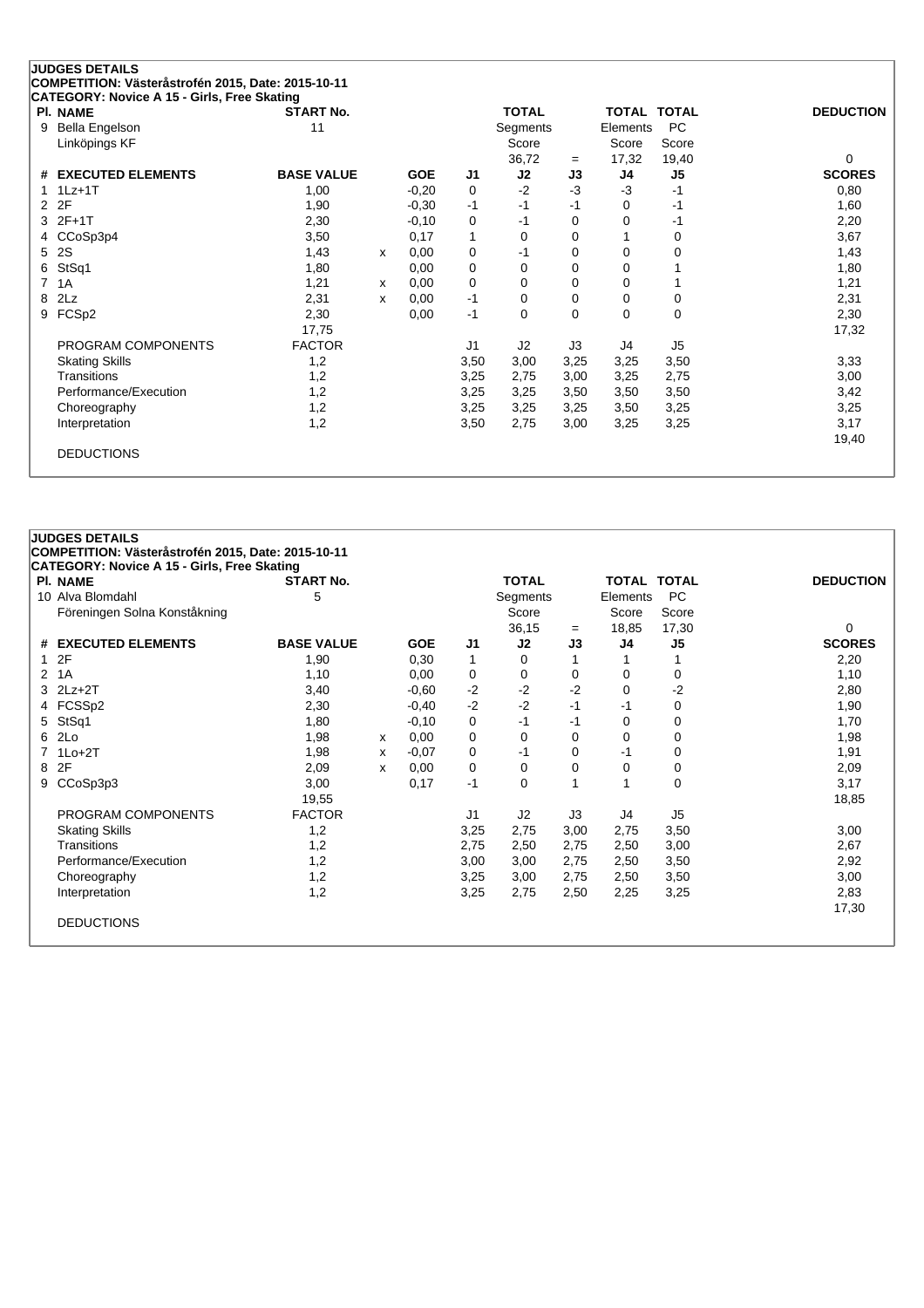|             | <b>JUDGES DETAILS</b>                                                                             |                   |   |            |                |              |          |                    |                |                  |
|-------------|---------------------------------------------------------------------------------------------------|-------------------|---|------------|----------------|--------------|----------|--------------------|----------------|------------------|
|             | COMPETITION: Västeråstrofén 2015, Date: 2015-10-11<br>CATEGORY: Novice A 15 - Girls, Free Skating |                   |   |            |                |              |          |                    |                |                  |
|             | <b>PI. NAME</b>                                                                                   | <b>START No.</b>  |   |            |                | <b>TOTAL</b> |          | <b>TOTAL TOTAL</b> |                | <b>DEDUCTION</b> |
|             | 11 Ida Vidén                                                                                      | 7                 |   |            |                | Segments     |          | Elements           | <b>PC</b>      |                  |
|             | Örebro KK                                                                                         |                   |   |            |                | Score        |          | Score              | Score          |                  |
|             |                                                                                                   |                   |   |            |                | 35,17        | $=$      | 16,17              | 19,00          | 0                |
| #           | <b>EXECUTED ELEMENTS</b>                                                                          | <b>BASE VALUE</b> |   | <b>GOE</b> | J <sub>1</sub> | J2           | J3       | J <sub>4</sub>     | J <sub>5</sub> | <b>SCORES</b>    |
| $\mathbf 1$ | 2Lo                                                                                               | 1,80              |   | 0,00       | 0              | 0            | 0        | 0                  | 0              | 1,80             |
|             | 2 2F                                                                                              | 1,90              |   | $-0,30$    | $-1$           | $-2$         | -1       | -1                 | -1             | 1,60             |
| 3           | 1A                                                                                                | 1,10              |   | 0,00       | 0              | $\Omega$     | 0        | 0                  | 0              | 1,10             |
| 4           | FCSp2                                                                                             | 2,30              |   | $-0,10$    | $-1$           | 0            | $\Omega$ | $\Omega$           | $-1$           | 2,20             |
| 5           | 2T                                                                                                | 1,43              | x | 0,00       | $-2$           | 0            | 0        | 0                  | 0              | 1,43             |
| 6           | StSq1                                                                                             | 1,80              |   | 0,00       | 0              | 0            | 0        | $\mathbf{1}$       | 0              | 1,80             |
|             | $2S+2T$                                                                                           | 2,86              | x | $-0,40$    | $-2$           | $-2$         | $-2$     | $-2$               | $-2$           | 2,46             |
| 8           | 2Lo                                                                                               | 1,98              | x | 0,00       | 0              | 0            | 0        | 0                  | 0              | 1,98             |
| 9           | CCoSp3p1                                                                                          | 2,00              |   | $-0,20$    | $\mathbf 0$    | $-2$         | $-1$     | $\Omega$           | $-1$           | 1,80             |
|             |                                                                                                   | 17,17             |   |            |                |              |          |                    |                | 16,17            |
|             | PROGRAM COMPONENTS                                                                                | <b>FACTOR</b>     |   |            | J <sub>1</sub> | J2           | J3       | J4                 | J <sub>5</sub> |                  |
|             | <b>Skating Skills</b>                                                                             | 1,2               |   |            | 3,50           | 3,50         | 3,25     | 3,50               | 3,00           | 3,42             |
|             | Transitions                                                                                       | 1,2               |   |            | 3,00           | 3,00         | 2,75     | 3,50               | 2,50           | 2,92             |
|             | Performance/Execution                                                                             | 1,2               |   |            | 3,25           | 3,25         | 3,25     | 3,75               | 2,75           | 3,25             |
|             | Choreography                                                                                      | 1,2               |   |            | 3,50           | 3,25         | 3,00     | 3,75               | 3,00           | 3,25             |
|             | Interpretation                                                                                    | 1,2               |   |            | 3,50           | 3,00         | 2,50     | 3,50               | 2,50           | 3,00             |
|             |                                                                                                   |                   |   |            |                |              |          |                    |                | 19,00            |
|             | <b>DEDUCTIONS</b>                                                                                 |                   |   |            |                |              |          |                    |                |                  |
|             |                                                                                                   |                   |   |            |                |              |          |                    |                |                  |

|                | <b>JUDGES DETAILS</b>                              |                   |   |            |                |              |      |                    |                |                  |
|----------------|----------------------------------------------------|-------------------|---|------------|----------------|--------------|------|--------------------|----------------|------------------|
|                | COMPETITION: Västeråstrofén 2015, Date: 2015-10-11 |                   |   |            |                |              |      |                    |                |                  |
|                | <b>CATEGORY: Novice A 15 - Girls, Free Skating</b> |                   |   |            |                |              |      |                    |                |                  |
|                | <b>PI. NAME</b>                                    | <b>START No.</b>  |   |            |                | <b>TOTAL</b> |      | <b>TOTAL TOTAL</b> |                | <b>DEDUCTION</b> |
|                | 12 Jessica Irvebrant                               | 4                 |   |            |                | Segments     |      | Elements           | <b>PC</b>      |                  |
|                | Enköpings KK                                       |                   |   |            |                | Score        |      | Score              | Score          |                  |
|                |                                                    |                   |   |            |                | 35,10        | $=$  | 16,90              | 18,70          | 0,5              |
|                | # EXECUTED ELEMENTS                                | <b>BASE VALUE</b> |   | <b>GOE</b> | J1             | J2           | J3   | J4                 | J <sub>5</sub> | <b>SCORES</b>    |
| $\mathbf{1}$   | 2F                                                 | 1,90              |   | $-0.90$    | $-3$           | $-3$         | $-3$ | $-3$               | $-3$           | 1,00             |
| $\overline{2}$ | 1Lz                                                | 0,60              |   | $-0.03$    | 0              | $-2$         | $-1$ | 0                  | 0              | 0,57             |
| 3              | 2Lo                                                | 1,80              |   | $-0,20$    | 0              | $-1$         | -1   | $-1$               | 0              | 1,60             |
|                | 4 FSSp3                                            | 2,60              |   | 0,17       | 1              |              | 0    | $\Omega$           | 0              | 2,77             |
| 5              | 2F                                                 | 2,09              | x | 0,00       | $\mathbf 0$    | $\mathbf 0$  | $-1$ |                    | 0              | 2,09             |
| 6.             | StSq1                                              | 1,80              |   | 0,00       | 0              | 0            | 0    | 0                  | 0              | 1,80             |
| $\overline{7}$ | $2S+2T$                                            | 2,86              | x | 0,00       | 0              | 0            | 0    | 0                  | 0              | 2,86             |
| 8              | 1A                                                 | 1,21              | x | 0,00       | $\mathbf 0$    | $\mathbf 0$  | 0    | $\Omega$           | 0              | 1,21             |
| 9              | CCoSp3p3                                           | 3,00              |   | 0,00       | 0              | $\Omega$     | $-1$ | 1                  | 0              | 3,00             |
|                |                                                    | 17,86             |   |            |                |              |      |                    |                | 16,90            |
|                | PROGRAM COMPONENTS                                 | <b>FACTOR</b>     |   |            | J <sub>1</sub> | J2           | J3   | J4                 | J <sub>5</sub> |                  |
|                | <b>Skating Skills</b>                              | 1,2               |   |            | 3,25           | 2,75         | 3,25 | 3,00               | 3,25           | 3,17             |
|                | Transitions                                        | 1,2               |   |            | 3,00           | 3,00         | 3,00 | 3,00               | 3,25           | 3,00             |
|                | Performance/Execution                              | 1,2               |   |            | 3,25           | 3,25         | 3,00 | 2,75               | 3,00           | 3,08             |
|                | Choreography                                       | 1,2               |   |            | 3,50           | 3,50         | 3,25 | 2,50               | 3,25           | 3,33             |
|                | Interpretation                                     | 1,2               |   |            | 3,50           | 3,25         | 2,75 | 2,50               | 3,00           | 3,00             |
|                |                                                    |                   |   |            |                |              |      |                    |                | 18,70            |
|                | <b>DEDUCTIONS</b>                                  |                   |   |            |                |              |      |                    |                |                  |
|                | Falls: 1                                           |                   |   |            |                |              |      |                    |                |                  |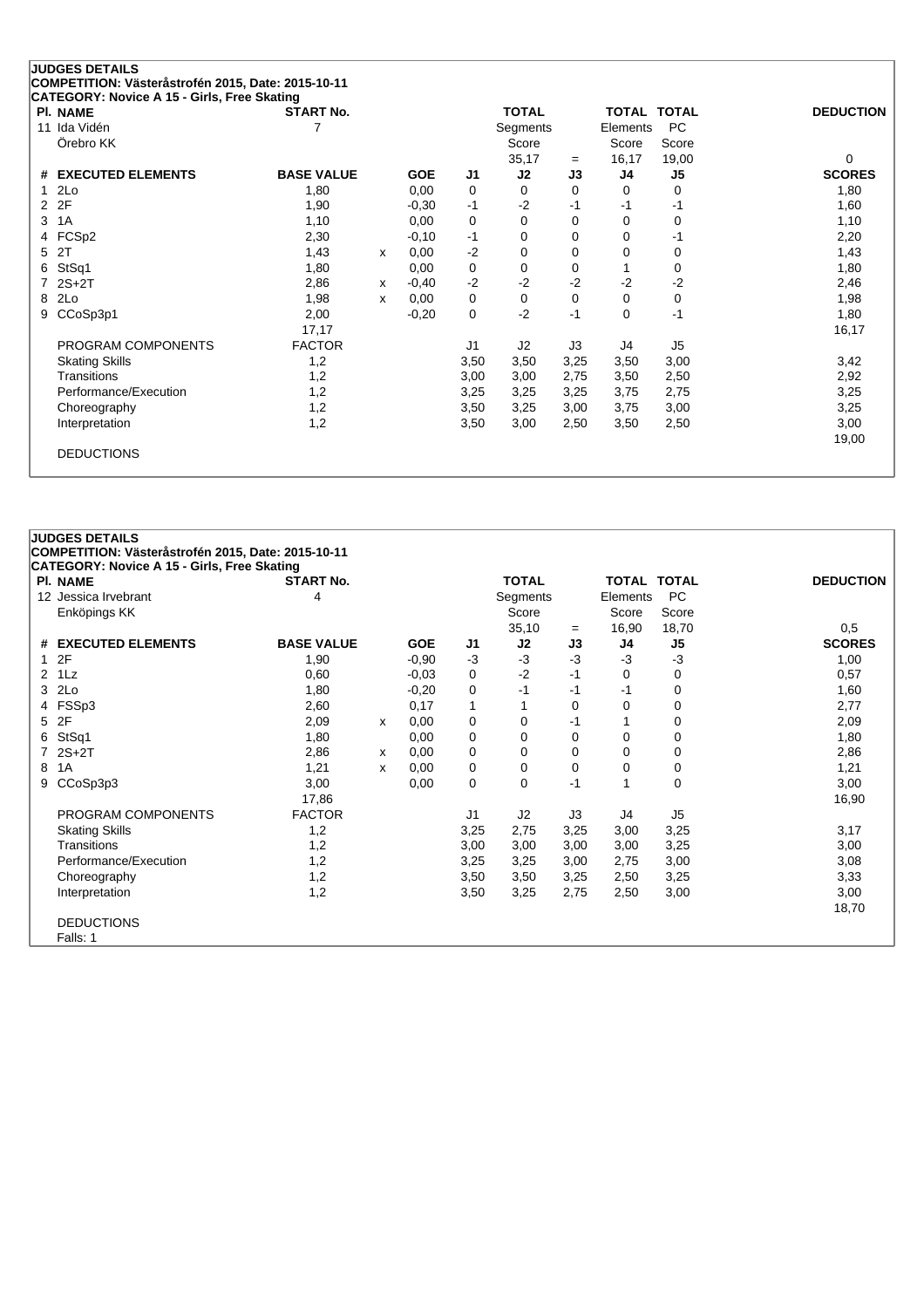| PI. NAME                      |        | <b>START No.</b>  |   |            |                | <b>TOTAL</b> |          | <b>TOTAL</b> | <b>TOTAL</b>   | <b>DEDUCTION</b> |
|-------------------------------|--------|-------------------|---|------------|----------------|--------------|----------|--------------|----------------|------------------|
| 13 Anna Kälebo                |        | 3                 |   |            |                | Segments     |          | Elements     | <b>PC</b>      |                  |
| Göteborgs KK                  |        |                   |   |            |                | Score        |          | Score        | Score          |                  |
|                               |        |                   |   |            |                | 34,33        | $=$      | 17,23        | 17,10          | $\Omega$         |
| <b>EXECUTED ELEMENTS</b><br># |        | <b>BASE VALUE</b> |   | <b>GOE</b> | J <sub>1</sub> | J2           | J3       | J4           | J <sub>5</sub> | <b>SCORES</b>    |
| $2Lz+2T$                      |        | 3,40              |   | $-0,30$    | $-1$           | -1           | $-1$     | 0            | -1             | 3,10             |
| 1A<br>$\mathcal{P}$           |        | 1,10              |   | 0,13       | 1              |              |          | 0            | 0              | 1,23             |
| 2F<br>3                       |        | 1,90              |   | 0,00       | 1              | 0            | 0        | 0            | 0              | 1,90             |
| FCSSp2+V<br>4                 | $\vee$ | 1,60              |   | $-0.60$    | $-2$           | -1           | $-2$     | $-2$         | $-2$           | 1,00             |
| StSq1<br>5                    |        | 1,80              |   | 0,00       | 0              | 0            | $\Omega$ | 0            | 0              | 1,80             |
| $2S+2T$<br>6                  |        | 2,86              | X | 0,00       | 0              | 0            | 0        | 0            | 0              | 2,86             |
| 2Lz e                         | е      | 1,65              | x | $-0.60$    | $-2$           | -2           | -2       | -1           | $-2$           | 1,05             |
| 2F<br>8                       |        | 2,09              | x | 0,00       | 0              | 0            | 0        |              | $\mathbf 0$    | 2,09             |
| CCoSp3p2<br>9                 |        | 2,50              |   | $-0,30$    | $-1$           | $-1$         | $-1$     | 0            | $-1$           | 2,20             |
|                               |        | 18,90             |   |            |                |              |          |              |                | 17,23            |
| PROGRAM COMPONENTS            |        | <b>FACTOR</b>     |   |            | J <sub>1</sub> | J2           | J3       | J4           | J <sub>5</sub> |                  |
| <b>Skating Skills</b>         |        | 1,2               |   |            | 3,25           | 3,00         | 3,00     | 2,50         | 3,25           | 3,08             |
| Transitions                   |        | 1,2               |   |            | 2,75           | 3,00         | 2,50     | 2,50         | 3,25           | 2,75             |
| Performance/Execution         |        | 1,2               |   |            | 3,25           | 3,25         | 3,00     | 2,50         | 3,00           | 3,08             |
| Choreography                  |        | 1,2               |   |            | 3,00           | 2,75         | 2,75     | 2,25         | 3,00           | 2,83             |
| Interpretation                |        | 1,2               |   |            | 3,00           | 2,50         | 2,50     | 2,25         | 2,50           | 2,50             |
|                               |        |                   |   |            |                |              |          |              |                | 17,10            |

|                | <b>JUDGES DETAILS</b>                              |        |                   |   |            |                |              |          |                    |                |                  |
|----------------|----------------------------------------------------|--------|-------------------|---|------------|----------------|--------------|----------|--------------------|----------------|------------------|
|                | COMPETITION: Västeråstrofén 2015, Date: 2015-10-11 |        |                   |   |            |                |              |          |                    |                |                  |
|                | <b>CATEGORY: Novice A 15 - Girls, Free Skating</b> |        |                   |   |            |                |              |          |                    |                |                  |
|                | <b>PI. NAME</b>                                    |        | <b>START No.</b>  |   |            |                | <b>TOTAL</b> |          | <b>TOTAL TOTAL</b> |                | <b>DEDUCTION</b> |
|                | 14 Alma Björk                                      |        | 8                 |   |            |                | Segments     |          | Elements           | <b>PC</b>      |                  |
|                | <b>IFK Västerås KK</b>                             |        |                   |   |            |                | Score        |          | Score              | Score          |                  |
|                |                                                    |        |                   |   |            |                | 32,79        | $=$      | 16,59              | 16,70          | 0,5              |
|                | # EXECUTED ELEMENTS                                |        | <b>BASE VALUE</b> |   | <b>GOE</b> | J1             | J2           | J3       | J4                 | J <sub>5</sub> | <b>SCORES</b>    |
| $\mathbf{1}$   | 2Lo                                                |        | 1,80              |   | 0.00       | 0              | 0            | 0        | $\Omega$           | 0              | 1,80             |
|                | $2$ $2$ Lz                                         |        | 2,10              |   | 0,00       | 0              | -1           | 0        | $\mathbf 0$        | 0              | 2,10             |
|                | $3 \ 2F + 2T <$                                    | $\,<$  | 2,80              |   | $-0.50$    | $-1$           | $-2$         | $-2$     | $-1$               | $-2$           | 2,30             |
|                | 4 CCoSp3p3                                         |        | 3,00              |   | $-0,20$    | $-1$           | 0            | $-1$     | $\Omega$           | $-1$           | 2,80             |
| 5              | <b>2S</b>                                          |        | 1,30              |   | $-0,13$    | 0              | $-1$         | $-1$     | $-1$               | 0              | 1,17             |
| 6              | StSq1                                              |        | 1,80              |   | 0,00       | 0              | -1           | 0        | $\mathbf 0$        | 0              | 1,80             |
| $\overline{7}$ | 2Lo                                                |        | 1,98              | x | $-0,90$    | $-3$           | -3           | $-3$     | $-3$               | $-3$           | 1,08             |
| 8              | $2F+1A+SEQ$                                        |        | 2,64              | x | $-0,10$    | $-1$           | $\mathbf 0$  | $\Omega$ | $\mathbf 0$        | $-1$           | 2,54             |
| 9              | FSSp2+V                                            | $\vee$ | 1,60              |   | $-0.60$    | $-1$           | $-2$         | $-2$     | $-2$               | $-2$           | 1,00             |
|                |                                                    |        | 19,02             |   |            |                |              |          |                    |                | 16,59            |
|                | PROGRAM COMPONENTS                                 |        | <b>FACTOR</b>     |   |            | J <sub>1</sub> | J2           | J3       | J4                 | J <sub>5</sub> |                  |
|                | <b>Skating Skills</b>                              |        | 1,2               |   |            | 2,75           | 2,75         | 3,00     | 3,25               | 2,75           | 2,83             |
|                | Transitions                                        |        | 1,2               |   |            | 2,25           | 2,50         | 2,75     | 3,25               | 2,75           | 2,67             |
|                | Performance/Execution                              |        | 1,2               |   |            | 2,25           | 3,00         | 3,25     | 2,75               | 2,75           | 2,83             |
|                | Choreography                                       |        | 1,2               |   |            | 2,50           | 3,00         | 3,00     | 2,75               | 3,00           | 2,92             |
|                | Interpretation                                     |        | 1,2               |   |            | 2,25           | 2,75         | 2,75     | 2,75               | 2,50           | 2,67             |
|                |                                                    |        |                   |   |            |                |              |          |                    |                | 16,70            |
|                | <b>DEDUCTIONS</b>                                  |        |                   |   |            |                |              |          |                    |                |                  |
|                | Falls: 1                                           |        |                   |   |            |                |              |          |                    |                |                  |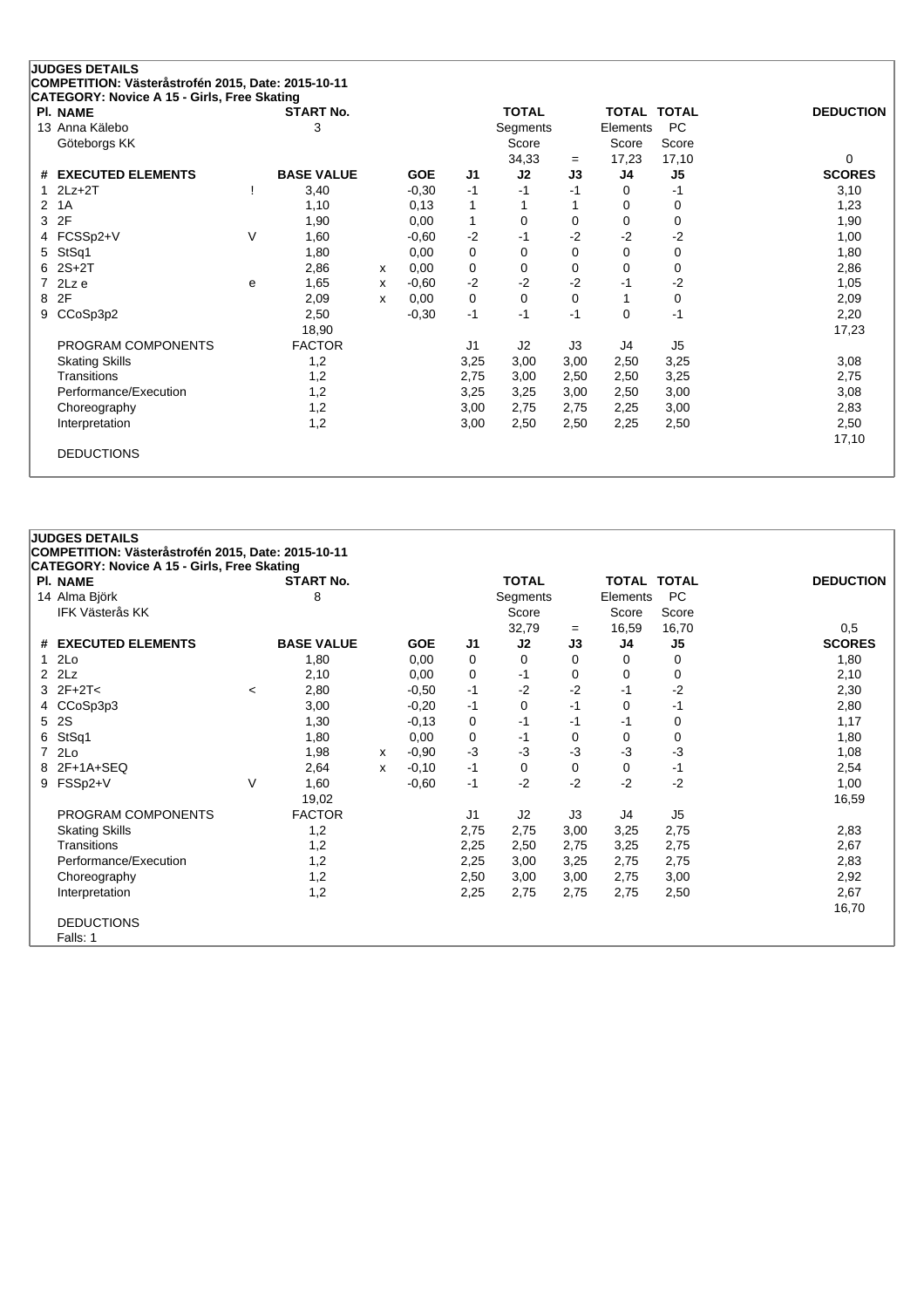| PI. NAME                      |         | <b>START No.</b>  |   |            |                | <b>TOTAL</b>      |          | TOTAL TOTAL       |                    | <b>DEDUCTION</b> |
|-------------------------------|---------|-------------------|---|------------|----------------|-------------------|----------|-------------------|--------------------|------------------|
| 15 Vilma Westermark           |         | 2                 |   |            |                | Segments<br>Score |          | Elements<br>Score | <b>PC</b><br>Score |                  |
| Enköpings KK                  |         |                   |   |            |                | 32,61             | $=$      | 17,11             | 15,50              | 0                |
| <b>EXECUTED ELEMENTS</b><br># |         | <b>BASE VALUE</b> |   | <b>GOE</b> | J1             | J2                | J3       | J <sub>4</sub>    | J <sub>5</sub>     | <b>SCORES</b>    |
| $2F+2T<$<br>1                 | $\,<\,$ | 2,80              |   | $-0,30$    | $-1$           | $-1$              | $-2$     | -1                | -1                 | 2,50             |
| $2$ $2Lz+2T$                  |         | 3,40              |   | $-0,30$    | 0              | $-2$              | $-2$     | 0                 | -1                 | 3,10             |
| 2Lo<br>3                      |         | 1,80              |   | 0,00       | 0              | $\Omega$          | $\Omega$ |                   | 0                  | 1,80             |
| FCSp1<br>4                    |         | 1,90              |   | $-0,30$    | $-1$           | $-1$              | $\Omega$ | -1                | -1                 | 1,60             |
| StSq1<br>5                    |         | 1,80              |   | $-0,20$    | 0              | $-1$              | -1       | 0                 | -1                 | 1,60             |
| 1A<br>6                       |         | 1,21              | x | $-0.60$    | $-3$           | $-3$              | $-3$     | $-3$              | -3                 | 0,61             |
| 2F<br>7                       |         | 2,09              | x | 0,00       | 0              | $\Omega$          | $\Omega$ | 0                 | 0                  | 2,09             |
| 2Lz<br>8                      |         | 2,31              | x | $-0.30$    | $-1$           | $-1$              | $-1$     | 0                 | $-1$               | 2,01             |
| CCoSp2p2<br>9                 |         | 2,00              |   | $-0,20$    | $-1$           | $-1$              | $-2$     | 1                 | $\mathbf 0$        | 1,80             |
|                               |         | 19,31             |   |            |                |                   |          |                   |                    | 17,11            |
| PROGRAM COMPONENTS            |         | <b>FACTOR</b>     |   |            | J <sub>1</sub> | J2                | J3       | J4                | J <sub>5</sub>     |                  |
| <b>Skating Skills</b>         |         | 1,2               |   |            | 3,25           | 2,75              | 3,00     | 2,25              | 2,50               | 2,75             |
| Transitions                   |         | 1,2               |   |            | 2,75           | 2,50              | 2,75     | 2,50              | 2,50               | 2,58             |
| Performance/Execution         |         | 1,2               |   |            | 2,50           | 2,75              | 3,00     | 2,25              | 2,50               | 2,58             |
| Choreography                  |         | 1,2               |   |            | 2,75           | 2,50              | 2,75     | 2,25              | 3,00               | 2,67             |
| Interpretation                |         | 1,2               |   |            | 2,75           | 2,25              | 2,25     | 2,25              | 2,50               | 2,33             |
|                               |         |                   |   |            |                |                   |          |                   |                    | 15,50            |

|                | <b>JUDGES DETAILS</b>                              |                   |   |            |                |              |      |                    |                |                  |
|----------------|----------------------------------------------------|-------------------|---|------------|----------------|--------------|------|--------------------|----------------|------------------|
|                | COMPETITION: Västeråstrofén 2015, Date: 2015-10-11 |                   |   |            |                |              |      |                    |                |                  |
|                | <b>CATEGORY: Novice A 15 - Girls, Free Skating</b> |                   |   |            |                |              |      |                    |                |                  |
|                | <b>PI. NAME</b>                                    | <b>START No.</b>  |   |            |                | <b>TOTAL</b> |      | <b>TOTAL TOTAL</b> |                | <b>DEDUCTION</b> |
|                | 16 Filippa Wesström                                | 12                |   |            |                | Segments     |      | Elements           | <b>PC</b>      |                  |
|                | Uppsala Allmänna KK                                |                   |   |            |                | Score        |      | Score              | Score          |                  |
|                |                                                    |                   |   |            |                | 31,05        | $=$  | 14,15              | 17,40          | 0,5              |
|                | # EXECUTED ELEMENTS                                | <b>BASE VALUE</b> |   | <b>GOE</b> | J1             | J2           | J3   | J4                 | J <sub>5</sub> | <b>SCORES</b>    |
| 1              | 1Lo                                                | 0,50              |   | $-0.03$    | 0              | $\Omega$     | $-1$ | $-1$               | 0              | 0,47             |
| $\overline{2}$ | 2Lz                                                | 2,10              |   | $-0.30$    | $-1$           | -1           | $-1$ | -1                 | -1             | 1,80             |
| 3              | 1A                                                 | 1,10              |   | 0,00       | 0              | 0            | 0    | 0                  | 0              | 1,10             |
|                | CCoSp3p4                                           | 3,50              |   | 0.33       | $-1$           | 1            |      |                    | 0              | 3,83             |
| 5              | StSq1                                              | 1,80              |   | $-0,10$    | $-1$           | 0            | 0    | 0                  | $-1$           | 1,70             |
| 6              | 1F                                                 | 0,55              | X | $-0,30$    | $-3$           | -1           | -3   | $-3$               | $-3$           | 0,25             |
| $\overline{7}$ | 2F                                                 | 2,09              | X | 0,00       | 0              | 0            | 0    | 0                  | $-1$           | 2,09             |
| 8              | 2Lz                                                | 2,31              | х | $-0,90$    | $-3$           | $-3$         | $-3$ | $-3$               | $-3$           | 1,41             |
| 9              | FCSp1                                              | 1,90              |   | $-0,40$    | $-2$           | $-1$         | $-1$ | $-1$               | $-2$           | 1,50             |
|                |                                                    | 15,85             |   |            |                |              |      |                    |                | 14,15            |
|                | PROGRAM COMPONENTS                                 | <b>FACTOR</b>     |   |            | J <sub>1</sub> | J2           | J3   | J4                 | J <sub>5</sub> |                  |
|                | <b>Skating Skills</b>                              | 1,2               |   |            | 3,00           | 3,00         | 3,25 | 3,50               | 2,75           | 3,08             |
|                | Transitions                                        | 1,2               |   |            | 2,75           | 2,50         | 2,75 | 3,25               | 2,50           | 2,67             |
|                | Performance/Execution                              | 1,2               |   |            | 2,75           | 3,00         | 3,00 | 3,00               | 2,50           | 2,92             |
|                | Choreography                                       | 1,2               |   |            | 3,00           | 3,25         | 3,00 | 3,25               | 3,00           | 3,08             |
|                | Interpretation                                     | 1,2               |   |            | 3,00           | 2,75         | 2,00 | 3,00               | 2,50           | 2,75             |
|                |                                                    |                   |   |            |                |              |      |                    |                | 17,40            |
|                | <b>DEDUCTIONS</b>                                  |                   |   |            |                |              |      |                    |                |                  |
|                | Falls: 1                                           |                   |   |            |                |              |      |                    |                |                  |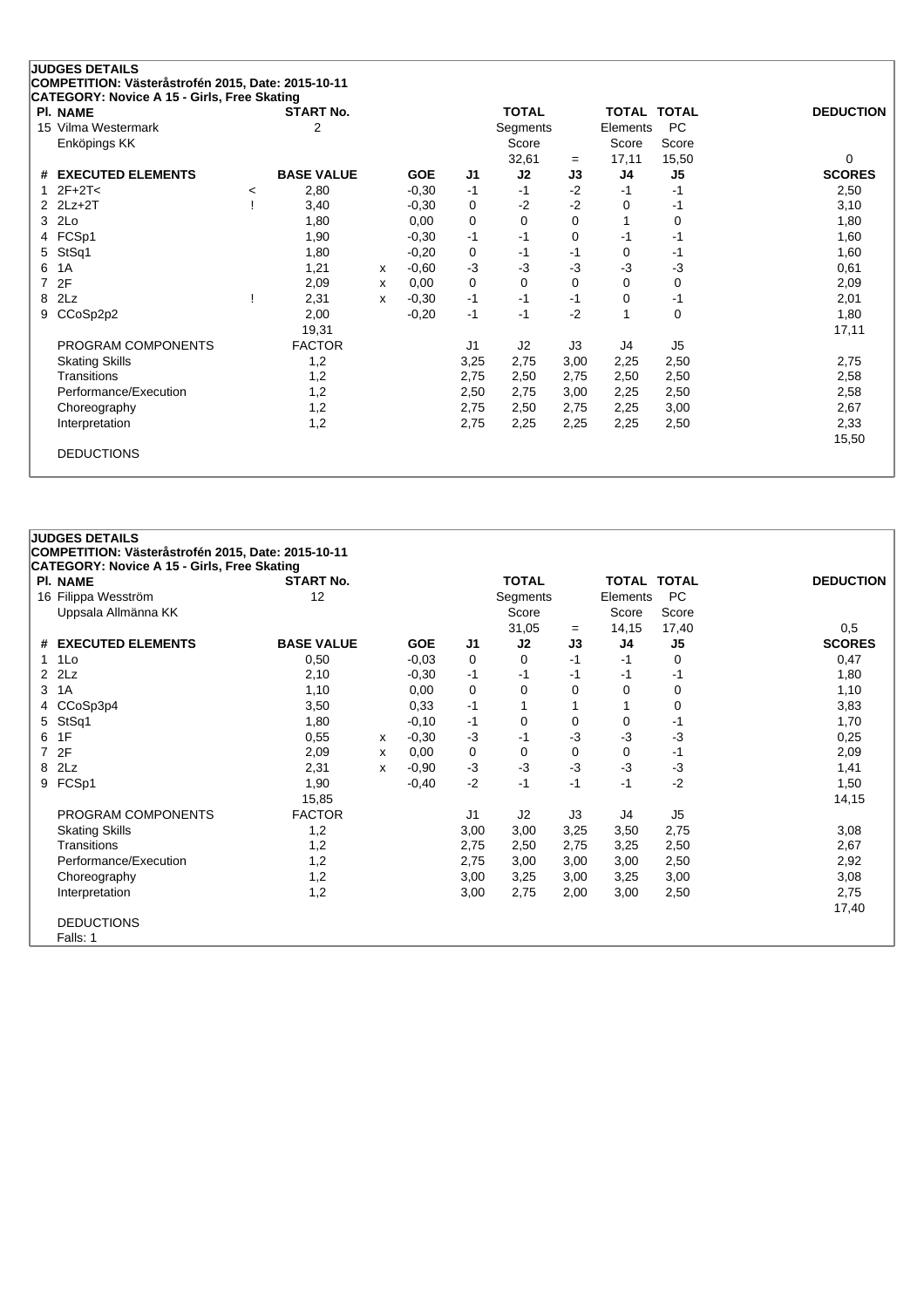|    | <b>JUDGES DETAILS</b>                                                                             |                   |   |            |                |              |          |                    |                |                  |
|----|---------------------------------------------------------------------------------------------------|-------------------|---|------------|----------------|--------------|----------|--------------------|----------------|------------------|
|    | COMPETITION: Västeråstrofén 2015, Date: 2015-10-11<br>CATEGORY: Novice A 15 - Girls, Free Skating |                   |   |            |                |              |          |                    |                |                  |
|    | PI. NAME                                                                                          | <b>START No.</b>  |   |            |                | <b>TOTAL</b> |          | <b>TOTAL TOTAL</b> |                | <b>DEDUCTION</b> |
| 17 | Hanna Welliver                                                                                    |                   |   |            |                | Segments     |          | Elements           | <b>PC</b>      |                  |
|    | Göteborgs KK                                                                                      |                   |   |            |                | Score        |          | Score              | Score          |                  |
|    |                                                                                                   |                   |   |            |                | 29,25        | $=$      | 14,75              | 15,50          |                  |
| #  | <b>EXECUTED ELEMENTS</b>                                                                          | <b>BASE VALUE</b> |   | <b>GOE</b> | J1             | J2           | J3       | J4                 | J5             | <b>SCORES</b>    |
| 1  | 1A                                                                                                | 1,10              |   | 0,00       | 0              | 0            |          | 0                  | -1             | 1,10             |
|    | $2$ $2F+2T$                                                                                       | 3,20              |   | $-0.90$    | $-2$           | $-3$         | $-3$     | $-3$               | $-3$           | 2,30             |
| 3  | 2Lo                                                                                               | 1,80              |   | $-0,90$    | $-3$           | $-3$         | $-3$     | $-3$               | $-3$           | 0,90             |
| 4  | StSq1                                                                                             | 1,80              |   | $-0,20$    | 0              | $-1$         | $-1$     | 0                  | $-2$           | 1,60             |
| 5  | 2F                                                                                                | 2,09              | x | $-0.60$    | $-2$           | $-2$         | $-2$     | -1                 | $-2$           | 1,49             |
| 6  | FCSp2                                                                                             | 2,30              |   | 0,00       | 0              | $-1$         | 0        |                    | 0              | 2,30             |
|    | 2T                                                                                                | 1,43              | x | 0,00       | $-1$           | 0            | 0        | 0                  | 0              | 1,43             |
| 8  | 2S                                                                                                | 1,43              | x | 0,00       | 0              | $\Omega$     | $\Omega$ | 0                  | 0              | 1,43             |
| 9  | CCoSp3p2                                                                                          | 2,50              |   | $-0,30$    | $-1$           | $-1$         | $-1$     | 0                  | $-1$           | 2,20             |
|    |                                                                                                   | 17,65             |   |            |                |              |          |                    |                | 14,75            |
|    | PROGRAM COMPONENTS                                                                                | <b>FACTOR</b>     |   |            | J <sub>1</sub> | J2           | J3       | J4                 | J <sub>5</sub> |                  |
|    | <b>Skating Skills</b>                                                                             | 1,2               |   |            | 3,00           | 2,50         | 2,50     | 2,50               | 2,75           | 2,58             |
|    | Transitions                                                                                       | 1,2               |   |            | 2,50           | 2,50         | 2,25     | 2,50               | 2,25           | 2,42             |
|    | Performance/Execution                                                                             | 1,2               |   |            | 2,75           | 2,75         | 3,00     | 2,50               | 2,50           | 2,67             |
|    | Choreography                                                                                      | 1,2               |   |            | 3,00           | 2,75         | 3,00     | 2,50               | 2,50           | 2,75             |
|    | Interpretation                                                                                    | 1,2               |   |            | 2,75           | 3,00         | 2,50     | 2,25               | 2,25           | 2,50             |
|    |                                                                                                   |                   |   |            |                |              |          |                    |                | 15,50            |
|    | <b>DEDUCTIONS</b>                                                                                 |                   |   |            |                |              |          |                    |                |                  |
|    | Falls: 2                                                                                          |                   |   |            |                |              |          |                    |                |                  |

|                | <b>JUDGES DETAILS</b>                                                 |         |                   |   |            |                |                   |           |                    |                |                  |
|----------------|-----------------------------------------------------------------------|---------|-------------------|---|------------|----------------|-------------------|-----------|--------------------|----------------|------------------|
|                | COMPETITION: Västeråstrofén 2015, Date: 2015-10-11                    |         |                   |   |            |                |                   |           |                    |                |                  |
|                | <b>CATEGORY: Novice A 15 - Girls, Free Skating</b><br><b>PI. NAME</b> |         | <b>START No.</b>  |   |            |                | <b>TOTAL</b>      |           | <b>TOTAL TOTAL</b> |                | <b>DEDUCTION</b> |
|                |                                                                       |         | 6                 |   |            |                |                   |           | Elements           | <b>PC</b>      |                  |
|                | 18 Ella Väkiparta<br><b>IFK Västerås KK</b>                           |         |                   |   |            |                | Segments<br>Score |           | Score              | Score          |                  |
|                |                                                                       |         |                   |   |            |                | 28,75             |           | 12,95              | 16,80          |                  |
| #              | <b>EXECUTED ELEMENTS</b>                                              |         | <b>BASE VALUE</b> |   | <b>GOE</b> | J1             | J2                | $=$<br>J3 | J4                 | J5             | <b>SCORES</b>    |
|                | $2Lo+2Lo<<$                                                           | <<      | 2,30              |   | $-0.80$    | $-2$           | $-3$              | $-3$      | $-2$               | $-3$           | 1,50             |
| $\overline{2}$ | 2F                                                                    |         | 1,90              |   | $-0.90$    | $-3$           | $-3$              | -3        | $-3$               | $-3$           | 1,00             |
| 3              | 2Lz                                                                   |         | 2,10              |   | $-0,10$    | 0              | -1                | -1        | 0                  | 0              | 2,00             |
| 4              | CCoSp3p2                                                              |         | 2,50              |   | $-0.40$    | $-1$           | -1                | -2        | 0                  | $-2$           | 2,10             |
| 5              | 2Lz                                                                   |         | 2,10              |   | 0,00       | 0              | -1                | $\Omega$  | $\Omega$           | 0              | 2,10             |
| 6              | 1A                                                                    |         | 1,21              | x | 0,00       | 0              | 0                 | 0         | 0                  | 0              | 1,21             |
| 7              | <b>StSqB</b>                                                          |         | 1,50              |   | $-0,10$    | 0              | 1                 | -1        | 0                  | $-1$           | 1,40             |
| 8              | 2F<                                                                   | $\prec$ | 1,54              | X | $-0.90$    | $-3$           | $-3$              | -3        | -3                 | -3             | 0,64             |
| 9              | FCSpB                                                                 |         | 1,60              |   | $-0,60$    | $-2$           | $-1$              | $-2$      | $-2$               | $-2$           | 1,00             |
|                |                                                                       |         | 16,75             |   |            |                |                   |           |                    |                | 12,95            |
|                | PROGRAM COMPONENTS                                                    |         | <b>FACTOR</b>     |   |            | J <sub>1</sub> | J2                | J3        | J4                 | J <sub>5</sub> |                  |
|                | <b>Skating Skills</b>                                                 |         | 1,2               |   |            | 2,75           | 3,25              | 2,75      | 3,00               | 3,00           | 2,92             |
|                | Transitions                                                           |         | 1,2               |   |            | 2,50           | 2,75              | 2,50      | 2,75               | 2,75           | 2,67             |
|                | Performance/Execution                                                 |         | 1,2               |   |            | 2,75           | 2,75              | 2,75      | 2,75               | 3,25           | 2,75             |
|                | Choreography                                                          |         | 1,2               |   |            | 3,00           | 3,00              | 2,75      | 2,50               | 3,25           | 2,92             |
|                | Interpretation                                                        |         | 1,2               |   |            | 2,75           | 3,25              | 2,25      | 2,50               | 3,00           | 2,75             |
|                |                                                                       |         |                   |   |            |                |                   |           |                    |                | 16,80            |
|                | <b>DEDUCTIONS</b>                                                     |         |                   |   |            |                |                   |           |                    |                |                  |
|                | Falls: 2                                                              |         |                   |   |            |                |                   |           |                    |                |                  |